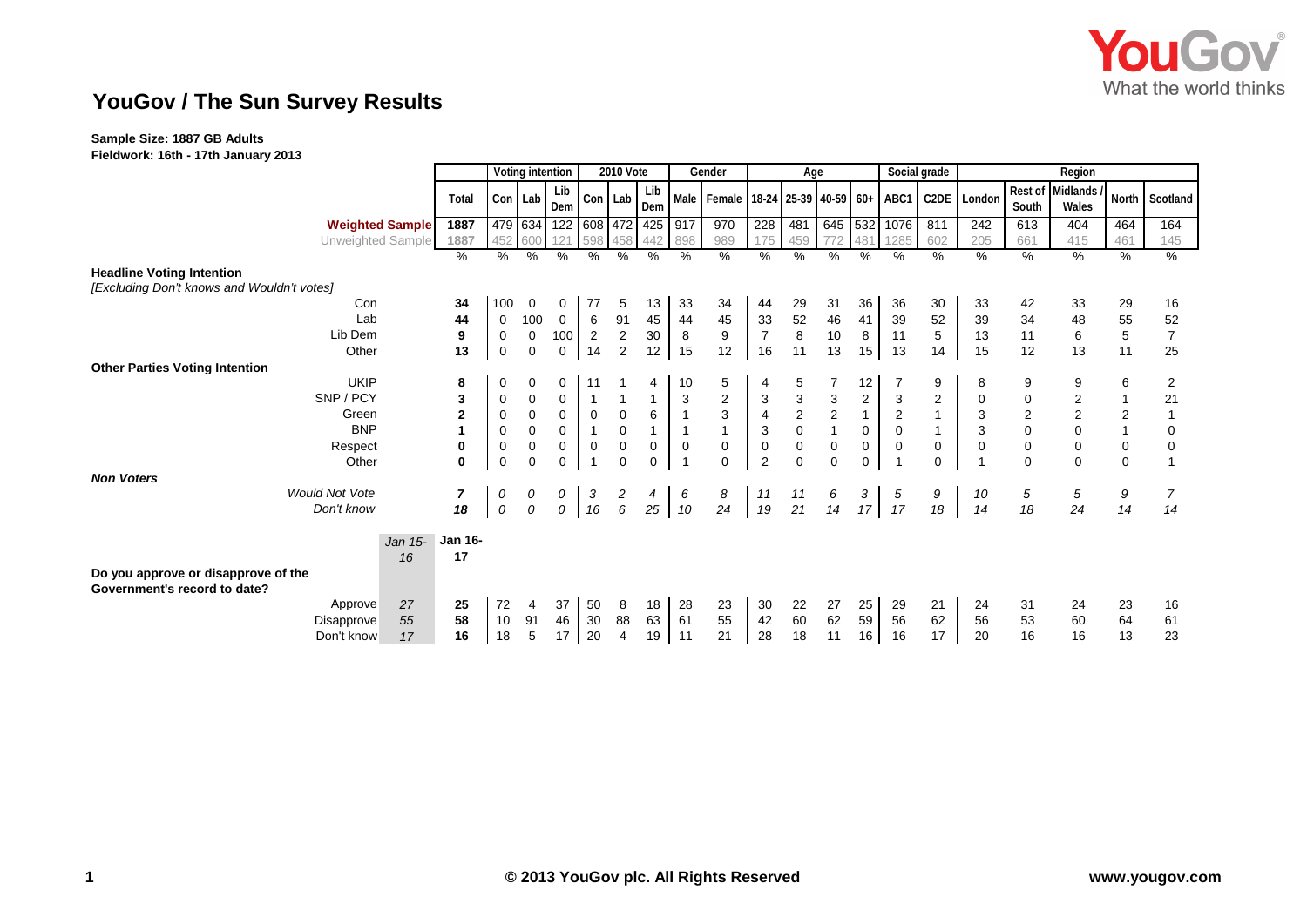

**Fieldwork: 16th - 17th January 2013**

|                                                    |                        | Voting intention |                          |                | 2010 Vote      |                |             | Gender |               | Age            |                |                 |                            | Social grade   |                | Region                  |        |                |          |       |                |
|----------------------------------------------------|------------------------|------------------|--------------------------|----------------|----------------|----------------|-------------|--------|---------------|----------------|----------------|-----------------|----------------------------|----------------|----------------|-------------------------|--------|----------------|----------|-------|----------------|
|                                                    |                        |                  |                          |                | Lib            |                |             | Lib    |               |                |                |                 |                            |                |                |                         |        | Rest of        | Midlands |       |                |
|                                                    |                        | Total            |                          | Con Lab        | Dem            | Con            | Lab         | Dem    | Male          | Female         |                |                 | 18-24 25-39 40-59 60+ ABC1 |                |                | C <sub>2</sub> DE       | London | South          | Wales    | North | Scotland       |
|                                                    | <b>Weighted Sample</b> | 1887             |                          | 479 634        | 122            | 608            | 472         | 425    | 917           | 970            | 228            | 481             | 645                        | 532            | 1076           | 811                     | 242    | 613            | 404      | 464   | 164            |
| Unweighted Sample                                  |                        | 1887             |                          | 600            | 121            | 598            | 458         | 442    | 898           | 989            | 175            | 459             | 772                        | 481            | 1285           | 602                     | 205    | 661            | 415      | 461   | 145            |
|                                                    |                        | $\%$             | %                        | $\frac{0}{0}$  | $\%$           | $\%$           | $\%$        | $\%$   | $\frac{0}{0}$ | %              | $\%$           | $\%$            | %                          | %              | %              | %                       | %      | %              | $\%$     | $\%$  | %              |
|                                                    |                        | Jan 16-          |                          |                |                |                |             |        |               |                |                |                 |                            |                |                |                         |        |                |          |       |                |
|                                                    | $Jan 2-3$              | 17               |                          |                |                |                |             |        |               |                |                |                 |                            |                |                |                         |        |                |          |       |                |
| Here are some statements that different people     |                        |                  |                          |                |                |                |             |        |               |                |                |                 |                            |                |                |                         |        |                |          |       |                |
| make about different political parties. In each    |                        |                  |                          |                |                |                |             |        |               |                |                |                 |                            |                |                |                         |        |                |          |       |                |
| case, which party do you think it applies to       |                        |                  |                          |                |                |                |             |        |               |                |                |                 |                            |                |                |                         |        |                |          |       |                |
| most - the Conservatives, Labour or the Liberal    |                        |                  |                          |                |                |                |             |        |               |                |                |                 |                            |                |                |                         |        |                |          |       |                |
| Democrats?                                         |                        |                  |                          |                |                |                |             |        |               |                |                |                 |                            |                |                |                         |        |                |          |       |                |
|                                                    |                        |                  |                          |                |                |                |             |        |               |                |                |                 |                            |                |                |                         |        |                |          |       |                |
| It seems rather old and tired                      |                        |                  |                          |                |                |                |             |        |               |                |                |                 |                            |                |                |                         |        |                |          |       |                |
| Applies most to the Conservatives                  | 36                     | 33               | 4                        | 65             | 42             | 8              | 63          | 39     | 37            | 30             | 29             | 39              | 34                         | 28             | 33             | 34                      | 34     | 31             | 34       | 35    | 34             |
| Applies most to Labour                             | 25                     | 27               | 55                       | 5              | 39             | 47             | $\,$ 5 $\,$ | 27     | 31            | 22             | 28             | 21              | 29                         | 29             | 30             | 23                      | 33     | 29             | 26       | 22    | 21             |
| Applies most to the Liberal Democrats              | 14                     | 12               | 17                       | 13             | $\mathbf{1}$   | 16             | 12          | 8      | 12            | 12             | 5              | 10              | 13                         | 15             | 13             | 10                      | 10     | 11             | 13       | 12    | 15             |
| Applies to none of them                            | $\boldsymbol{9}$       | 11               | 15                       | 10             | 10             | 15             | 9           | 13     | 10            | 13             | 13             | 10              | 12                         | 12             | 12             | 11                      | 10     | 12             | 10       | 13    | 12             |
| Don't know                                         | 16                     | 17               | 9                        | $\overline{7}$ | 9              | 14             | 10          | 14     | 9             | 23             | 25             | 20              | 12                         | 16             | 13             | 22                      | 13     | 16             | 17       | 18    | 18             |
| Even if I don't always agree with it, at least its |                        |                  |                          |                |                |                |             |        |               |                |                |                 |                            |                |                |                         |        |                |          |       |                |
| heart is in the right place                        |                        |                  |                          |                |                |                |             |        |               |                |                |                 |                            |                |                |                         |        |                |          |       |                |
| Applies most to the Conservatives                  | 23                     | 23               | 65                       | 3              | 13             | 51             | 6           | 11     | 26            | 20             | 29             | 15              | 23                         | 28             | 25             | 21                      | 26     | 27             | 22       | 20    | 14             |
| Applies most to Labour                             | 30                     | 31               | $\overline{\mathcal{L}}$ | 75             | 8              | $\overline{7}$ | 73          | 28     | 34            | 29             | 19             | 34              | 36                         | 29             | 30             | 33                      | 29     | 22             | 33       | 40    | 41             |
| Applies most to the Liberal Democrats              | 15                     | 15               | 12                       | $\overline{7}$ | 67             | 11             | 6           | 33     | 16            | 14             | 16             | 16              | 15                         | 13             | 19             | 10                      | 19     | 18             | 13       | 11    | 11             |
| Applies to none of them                            | 19                     | 18               | 11                       | 12             | 6              | 21             | 12          | 15     | 16            | 20             | 16             | 18              | 15                         | 21             | 17             | 19                      | 15     | 21             | 17       | 15    | 21             |
| Don't know                                         | 13                     | 13               | 8                        | 3              | 6              | 10             | 4           | 12     | 8             | 17             | 21             | 17              | 10                         | 8              | 9              | 17                      | 11     | 11             | 15       | 13    | 14             |
| It seems to have succeeded in moving on and        |                        |                  |                          |                |                |                |             |        |               |                |                |                 |                            |                |                |                         |        |                |          |       |                |
| left its past behind it                            |                        |                  |                          |                |                |                |             |        |               |                |                |                 |                            |                |                |                         |        |                |          |       |                |
| Applies most to the Conservatives                  | 17                     | 16               | 45                       | 3              | 6              | 31             | 4           | 12     | 19            | 13             | 19             | 13              | 15                         | 18             | 17             | 14                      | 17     | 19             | 17       | 12    | 9              |
| Applies most to Labour                             | 23                     | 23               | 8                        | 54             | 13             | 8              | 48          | 25     | 28            | 19             | 18             | 21              | 25                         | 26             | 22             | 25                      | 25     | 20             | 25       | 25    | 27             |
| Applies most to the Liberal Democrats              | 6                      | 6                | 6                        | $\overline{4}$ | 25             | 6              | 3           | 9      | 6             | 5              | 8              | $6\phantom{1}6$ | 6                          | 4              | 6              | $\overline{\mathbf{4}}$ | 5      | 9              | 4        | 5     | $\overline{1}$ |
| Applies to none of them                            | 37                     | 38               | 29                       | 33             | 41             | 41             | 36          | 38     | 37            | 39             | 28             | 38              | 40                         | 39             | 41             | 33                      | 37     | 38             | 36       | 36    | 42             |
| Don't know                                         | 16                     | 18               | 12                       | $\overline{7}$ | 15             | 15             | 9           | 17     | 11            | 24             | 28             | 22              | 14                         | 13             | 13             | 23                      | 16     | 15             | 18       | 21    | 21             |
| It seems to appeal to one section of society       |                        |                  |                          |                |                |                |             |        |               |                |                |                 |                            |                |                |                         |        |                |          |       |                |
| rather than to the whole country                   |                        |                  |                          |                |                |                |             |        |               |                |                |                 |                            |                |                |                         |        |                |          |       |                |
| Applies most to the Conservatives                  | 50                     | 50               | 22                       | 78             | 58             | 27             | 75          | 60     | 51            | 50             | 38             | 47              | 57                         | 50             | 51             | 48                      | 52     | 47             | 50       | 53    | 54             |
| Applies most to Labour                             | 19                     | 22               | 51                       | 6              | 26             | 43             | 8           | 18     | 27            | 18             | 26             | 21              | 21                         | 23             | 25             | 20                      | 26     | 27             | 21       | 17    | 19             |
| Applies most to the Liberal Democrats              | $\delta$               | 7                | 10                       | $\overline{7}$ | 6              | 9              | 6           | 6      | 8             | 6              | $\overline{7}$ | $\overline{7}$  | 7                          | 8              | $\overline{7}$ | 7                       | 6      | 8              | 9        | 6     | 5              |
| Applies to none of them                            | 8                      | 6                | 6                        | 3              | $\overline{4}$ | 9              | 4           | 4      | 5             | $\overline{7}$ | 6              | $\overline{7}$  | $\overline{4}$             | $\overline{7}$ | 5              | 6                       | 5      | $\overline{7}$ | $\,6\,$  | 5     | 5              |
| Don't know                                         | 15                     | 15               | 11                       | 6              | 6              | 13             | 6           | 12     | 9             | 20             | 23             | 18              | 11                         | 13             | 11             | 19                      | 12     | 12             | 15       | 19    | 17             |